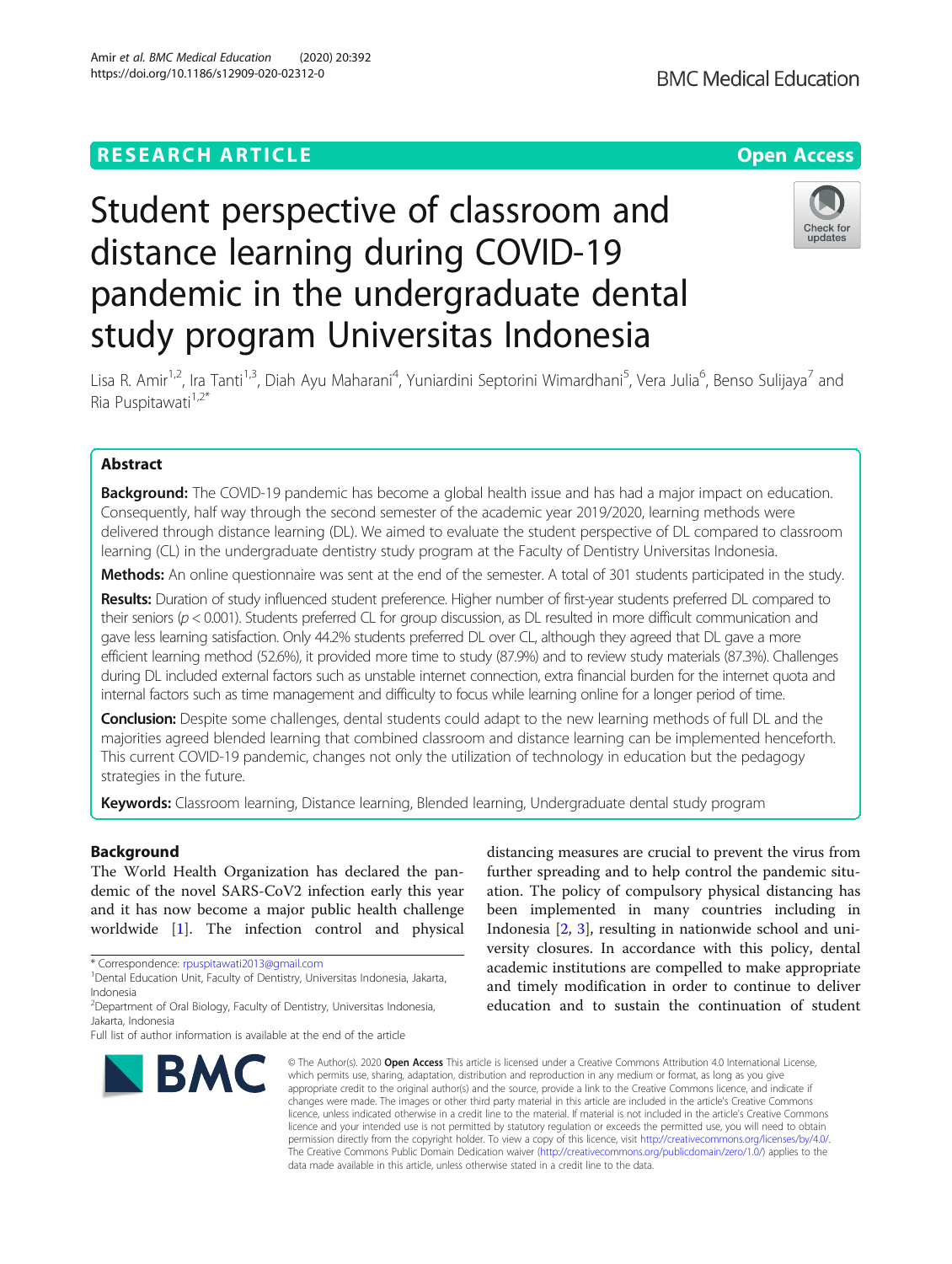academic progress. The teaching and learning activities were immediately shifted to a full E-learning.

E-learning is defined as learning that makes use of Information and Communication Technologies (ICTs). The incorporation of technological resources and innovative education strategies has transformed the teaching and learning processes. Previous studies have shown various e-learning and online learning tools that are effective for teaching and learning in the fields of health profession, including dentistry [[4](#page-7-0)–[8\]](#page-7-0). The knowledge gain and performance of the students as a result of Elearning were shown to be equivalent to that of face to face methods [[9,](#page-7-0) [10](#page-7-0)]. Blended learning is mainly defined as the integration of classroom and distance learning to facilitate an independent, interactive and collaborative learning among students. However, to understand it in a more general perspective, blended learning approach redesign courses that are developed, scheduled and implemented through a combination of physical and virtual learning activities. It was previously reported that blended learning provides better student's satisfaction, motivation, student engagement and performance [\[5](#page-7-0), [7](#page-7-0), [11,](#page-7-0) [12\]](#page-7-0). This approach promotes active and self-directed learning and has gained acceptance in dental education as a complementary method to traditional learning.

The undergraduate curriculum of the Faculty of Dentistry Universitas Indonesia adopted Student Centered Active Learning (SCAL) using collaborative learning, question-based learning or Problem-Based Learning (PBL) since 2003. In PBL, students work in groups to construct content knowledge and develop self-directed learning skills. The activities along the steps of the chosen learning methods (group discussions, clarification sessions, the laboratory works and skills lab) were all conducted in classroom learning with online support. The university E-learning management system (LMS) was utilized to facilitate various teaching and learning activities at different academic levels in the undergraduate dental program. The organization of courses, access to resources and additional learning materials are available through LMS to support self-directed learning within an integrated PBL curriculum. During this COVID-19 pandemic, courses delivered in studentcentered learning methods were immediately moved to full E-learning. In the first half of semester before the pandemic, group discussions, clarification sessions and interactive lectures were carried out in-campus classroom learning while in the second half of semester, learning activities were delivered in full distance learning employing various online meeting platforms. In order to make the format of discussion sessions stay similar as it had been conducted before the pandemic, every online session was delivered synchronously with the attendance of a facilitator in each group. Students and facilitators'

time spent on setting or accomplishing tasks was similar as in classroom learning.

Despite previous reports on the comparison of classroom and distance learning  $[4-11]$  $[4-11]$  $[4-11]$  $[4-11]$ , the evaluation on the student-centered active learning approaches that are delivered through blended learning methods compared to full online learning has not been widely available. The majorities of studies on distance learning method reported student perception of virtual learning modules that were integrated with classroom learning. Student feedback could provide important information for the evaluation of distance learning so as to improve future learning strategies. Therefore, the study aimed to analyze student perspective of SCAL delivered through full distance learning compared to the classroom learning in the undergraduate dentistry study program. An online questionnaire was distributed to the undergraduate dental students at the end of semester. We hypothesized students positive outcomes on the acceptance of distance learning as a new learning strategy that was implemented during COVID-19 pandemic condition.

## Methods

#### Sampling procedures and participants

This study was performed from May to June 2020. Study participants were the first, second and third-year of undergraduate students of the dentistry study program at the Faculty of Dentistry Universitas Indonesia. The online questionnaire was given at the end of semester. They were strongly encouraged to fill out the questionnaire but their participation remained voluntary. The name and other personal information of the study participants were protected. Dental Research Ethics Committee Faculty of Dentistry Universitas Indonesia approved the study in accordance with the Helsinki Declaration (6/EA/FKGUI/VI/2020). Students were informed about the study and signed consent form.

## Learning methods

Before COVID-19 pandemic, learning strategies in the dentistry academic study program (pre-clinical) at the Faculty of Dentistry Universitas Indonesia was studentcentered active learning. Collaborative learning (CL) and question-based learning (QBL) approaches were mainly used in the courses of the earlier semesters such as basic oral biology and introduction of health and dental science courses for the first-year dental students. Problembased Learning (PBL) was mainly used in the courses of the latter semesters such as clinical dental science courses for the second and third-year dental students. The group discussions of these active learning approaches and lectures for clarification were delivered in classroom learning. Each group discussion consisted of 10–13 students and was supervised by 1 facilitator/tutor.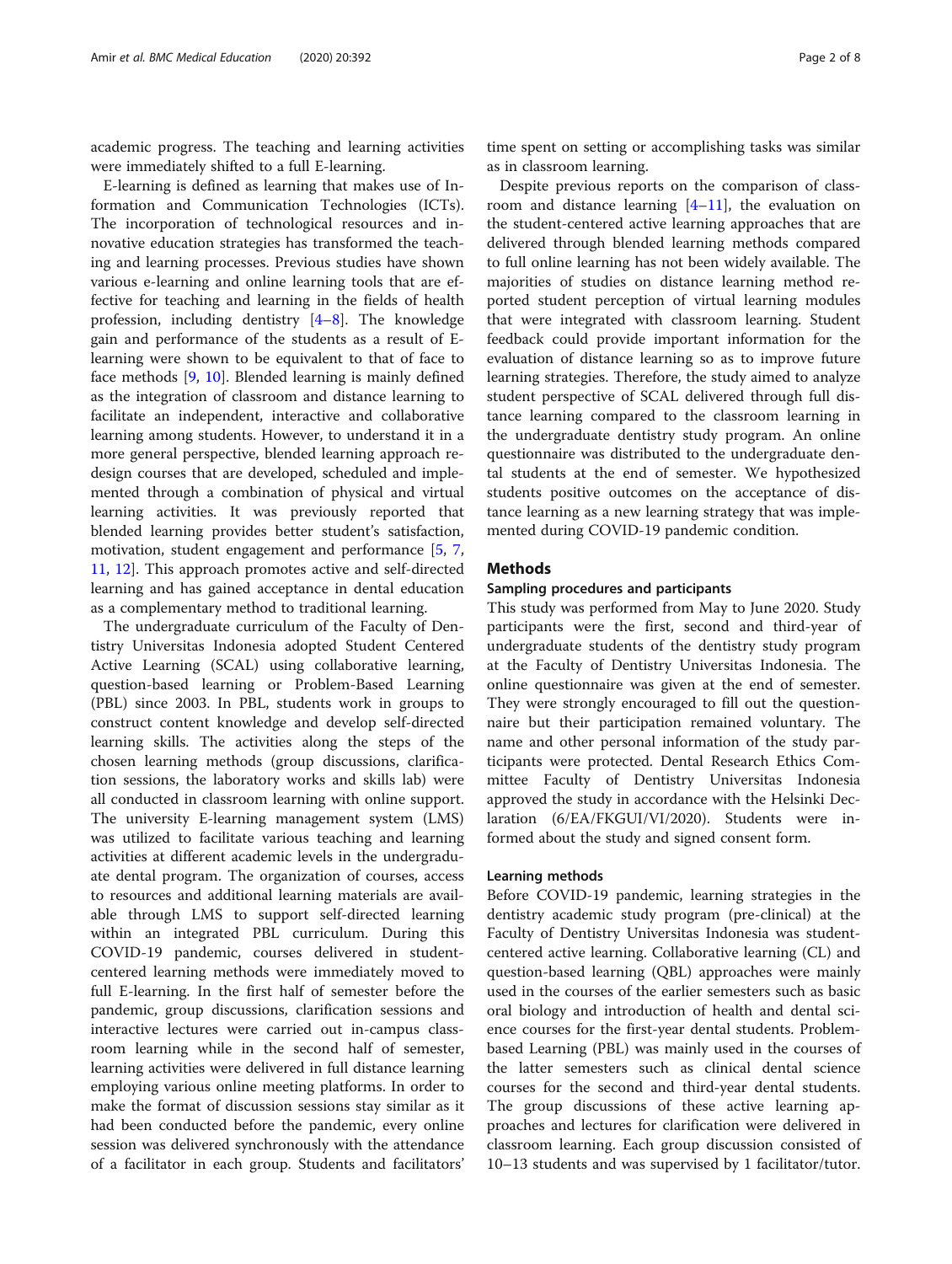Universitas Indonesia web-based education tools (EMAS, Moodle-based learning management system) was used to support various learning activities. Students could access the syllabus, learning objectives of each studied courses as well as scenarios/list of sub-topics or questions, list of references through the EMAS system and this learning approach represents blended learning.

As the COVID-19 pandemic protocol forced the compulsory work and study from home policy, since March 17, 2020, courses with CL, QBL and PBL methods were transferred to full distance learning. Group discussions, clarification lectures and assessments were carried out using various online platforms (Microsoft Teams, Google meets, Zoom and EMAS). Practice class and skills lab courses in which the expected learning outcomes involved various psychomotor skills were either substituted with video simulation, and or live and presented the stages of work online or postponed until the university is ready to be opened for the face-to-face classroom learning.

## **Ouestionnaire**

The questionnaire was developed to assess [\[1](#page-7-0)] the student's perception of the distance learning method. The response options of the questionnaire items represent 4 Likert-type scales  $(0 =$  strongly disagree to  $3 =$  strongly agree), except for questions of the most effective methods for distance learning (six options of the format of online learning) and open questions for the challenges and positive experience during distance learning. Altogether there were 22 statements in four parts: (A) general information on the student's gender, year of study and GPA; (B) Preference; (C) Effectiveness, and; (D) Learning satisfaction.

## Statistical analysis

The internal consistency reliability questionnaire was measured by Cronbach's alpha. Descriptive statistics were computed and bivariate analyses were performed. Logistic regression analyses were conducted to identify factors associated with the students' preference towards distance learning. The level of statistical significance was at 0.05.

## Results

## General information

A total of 301 undergraduate first-, second- and third-year dental students of the Faculty of Dentistry Universitas Indonesia participated in the study. The response rate was 84.3%. Most of the participants were female (85.1%) and it reflects the majority of our undergraduate dental students (Table 1). Cronbach alpha of the questionnaire was 0.880. The Cronbach's alpha coefficients of each domain were above 0.8, which was considered satisfactory. No CITC value was lower than 0.30, which allowed all items to be included in the instrument.

## Preference domain

The total mean preference score was  $20.3 \pm 5.9$ , ranging from 2 to 36. Majorities of students (75.1%) agreed on the importance of classroom learning interaction for group discussion. Year of study influenced student's perception toward distance learning. First-year students have a higher preference towards distance learning compared to their seniors ( $p < 0.001$ ). There was no significant correlation between gender or grade point average (GPA) on students' preference of learning methods (Table 1). Most students (87.4%) preferred synchronized learning sessions for group discussions and clarification sessions. Moreover, 58.8% students shared their concern on the online exams results, due to potential dishonesty of students.

## Effectiveness domain

Students perceived to have more learning time with the distance learning, although technical constraints still existed when doing distance learning (Table [2\)](#page-3-0). Only 34.2% of students did not experience problems during distance learning. Data from open questions of the challenges during distance learning revealed the majority of the problems were categorized as external factors such as unstable internet connection and extra financial burden for internet quota. Other challenges related to internal factors included student readiness to the new learning method, time management and difficulties to focus while learning through the computer for a long period of time. These challenges might be contributed to the stress experienced by 35.2% students during distance learning (Table [2\)](#page-3-0).

| <b>Table 1</b> General Information of the Study Participants ( $n = 301$ ) |  |
|----------------------------------------------------------------------------|--|
|----------------------------------------------------------------------------|--|

| <b>Variables</b> | N(%)                         | Mean Preference Score (SD) P Value |            |
|------------------|------------------------------|------------------------------------|------------|
| Year of Study    |                              |                                    |            |
| Class of $2017$  | 90 (29.9%)                   | $18.5 + 5.7$                       | $0.001*$   |
| Class of 2018    | 97 (32.2%)                   | $20.5 \pm 6.1$                     |            |
| Class of $2019$  | 114 (37.9%)                  | $21.7 + 5.5$                       |            |
| Gender           |                              |                                    |            |
| Male             | $(45)$ 14.9%                 | $20.4 + 6.3$                       | $0.784**$  |
| Female           | $(256)$ 85.1% $20.3 \pm 5.8$ |                                    |            |
| <b>GPA</b>       |                              |                                    |            |
| $\leq$ 3.5       | 121 (40.2%)                  | $20.7 \pm 5.6$                     | $0.393***$ |
| $\geq 3.51$      | 180 (59.8%)                  | $20.1 \pm 6.0$                     |            |

\*Kruskal-Wallis, \*\* Mann-Whitney, \*\*\* T-test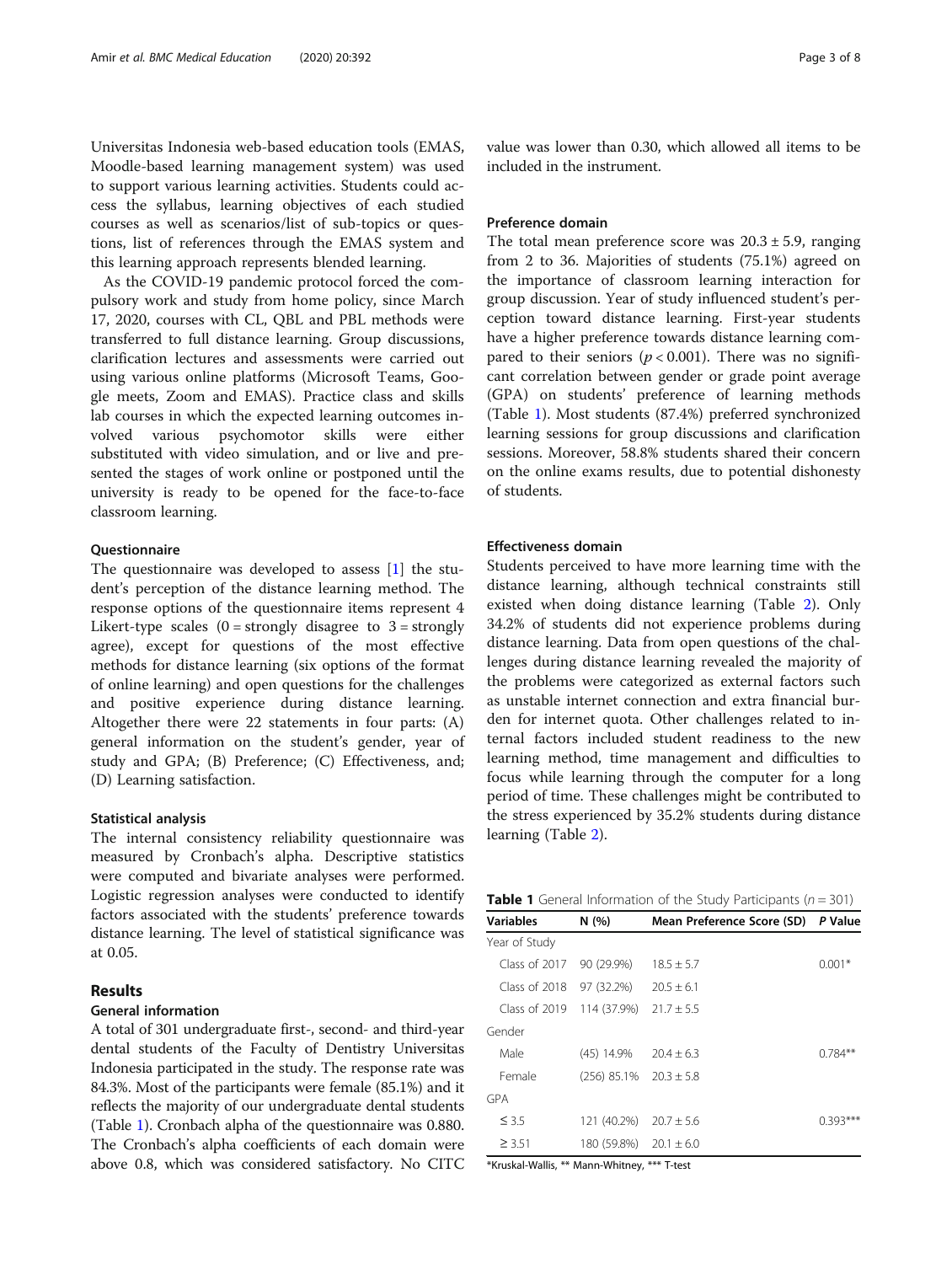## <span id="page-3-0"></span>Table 2 The Percentage of Dental Students' Agreement with the Statements Given on Distance Learning

|    | <b>Statements</b>                                                                                                               | <b>Likert Score</b>                |                |              |                   |                                             |
|----|---------------------------------------------------------------------------------------------------------------------------------|------------------------------------|----------------|--------------|-------------------|---------------------------------------------|
|    |                                                                                                                                 | <b>Strongly</b><br><b>Disagree</b> | Disagree Agree |              | Strongly<br>Agree | Domain<br>Mean<br>Preference ±<br><b>SD</b> |
|    | <b>B. Preference Domain</b>                                                                                                     |                                    |                |              |                   | $1.89 \pm 0.58$                             |
|    | Clarification sessions is more suitable delivered in distance learning                                                          | 1.33%                              | 23.59%         |              | 53.49% 21.59%     |                                             |
| 2  | Assessment is more suitable delivered in distance learning                                                                      | 1.66%                              | 28.24%         |              | 55.48% 14.62%     |                                             |
|    | <b>C. Effectiveness Domain</b>                                                                                                  |                                    |                |              |                   | $1.84 \pm 0.56$                             |
| 3  | I do not experience any problems during distance learning                                                                       | 11.63%                             | 54.15%         | 28.24% 5.98% |                   |                                             |
| 4  | I do not experience stress during distance learning                                                                             | 5.98%                              | 29.24%         |              | 45.18% 19.60%     |                                             |
| 5  | I have more time to prepare learning materials before group discussion with<br>distance learning                                | 2.66%                              | 9.63%          |              | 57.48% 30.23%     |                                             |
| 6  | I have more time to review all of the learning materials after class with distance 2.33%<br>learning                            |                                    | 10.63%         |              | 59.14% 27.90%     |                                             |
|    | D. Learning Satisfaction Domain                                                                                                 |                                    |                |              |                   | $1.53 \pm 0.59$                             |
| 7  | Distance learning give similar learning satisfaction than classroom learning                                                    | 10.30%                             | 51.49%         | 33.89% 4.32% |                   |                                             |
| 8  | Distance learning can be implemented in the next semester                                                                       | 4.65%                              | 30.56%         |              | 52.49% 12.30%     |                                             |
| 9  | Distance learning give motivation for self directed learning and eager to<br>prepare learning materials before group discussion | 5.65%                              | 32.56%         |              | 47.51% 14.28%     |                                             |
| 10 | Communication with lecturers and fellow students is easier with distance<br>learning                                            | 6.31%                              | 53.49%         | 30.23% 9.97% |                   |                                             |
| 11 | I like distance learning than classroom learning                                                                                | 10.30%                             | 45.51%         | 34.22% 9.97% |                   |                                             |
| 12 | I study more efficiently with distance learning                                                                                 | 6.64%                              | 41.20%         |              | 39.53% 12.63%     |                                             |

The responses to each of 12 statements were scored using a Likert scale ranging from 0 to 3 (strongly disagree, disagree, agree, and strongly agree)

## Learning satisfaction domain

The results of logistic regression confirmed the suitability, preferability, communication, sustainability, efficiency, satisfaction and motivation were significant factors related to the students' preference towards distance learning (Table 3). Overall, efficiency has the highest odds ratio in relation to preference towards distance learning. However, 61.7% students disagreed that distance learning gave similar learning satisfaction to classroom learning.

## Correlation

The correlations between each 12 variables were shown in Table [4](#page-4-0). Item sub-scale correlations ranged from 0.140–0.763, indicating the multidimensionality of the questionnaire scale. Strong correlation was observed between sufficient time to prepare lessons and sufficient time to review the study materials in distance learning and efficiency related to motivation. Correlations were all significant at the  $p < 0.05$  level.

## **Discussion**

The COVID-19 pandemic has brought the unprecedented universities's facilities closure, it affected millions of students worldwide. The sudden transformation in the teaching and learning activities into virtual modalities was carried out in order to continue the academic courses while avoiding people gathering and the potential risk of the spread of infection. The present study documented the student perspective of student-centered active learning delivered through full distance learning since March 17, 2020 and compared to the classroom learning in the undergraduate dentistry study program. Full distance learning whereby group discussions were

Table 3 Variables Related to the Students' Preference Toward Distance Learning (Logistic Regression)

| Variable           | Odds ratio | 95% CI       | p-value |
|--------------------|------------|--------------|---------|
| Ffficient          | 18.0       | $4.5 - 72.8$ | 0.000   |
| Sustainable        | 17.7       | $3.4 - 91.4$ | 0.001   |
| Likeable           | 9.3        | $3.2 - 26.6$ | 0.000   |
| Motivating         | 7.8        | $1.8 - 34.4$ | 0.006   |
| Less constraint    | 4.5        | $1.9 - 10.7$ | 0.001   |
| Grades             | 4.1        | $1.6 - 10.6$ | 0.004   |
| Suitable for exam  | 4.0        | $1.3 - 12.1$ | 0.014   |
| Good communication | 7.4        | $1.0 - 5.7$  | 0.044   |

CI confidence interval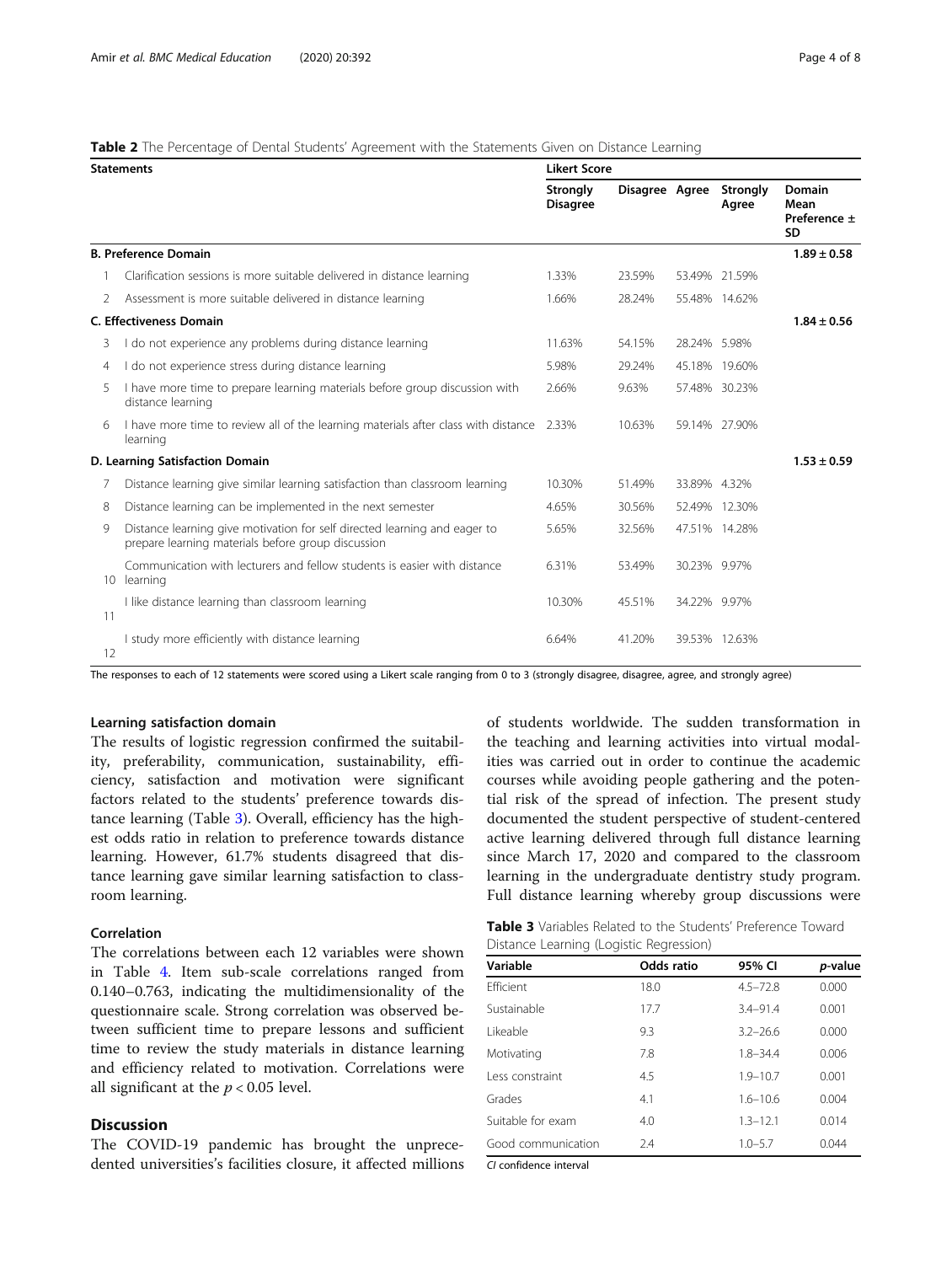<span id="page-4-0"></span>

|                                                 |                         |                      |                    |                        | Table 4 Associations (Spearman's correlations) between 12-items of the Preference Scale |                           |                       |       |                                                      |       |       |  |
|-------------------------------------------------|-------------------------|----------------------|--------------------|------------------------|-----------------------------------------------------------------------------------------|---------------------------|-----------------------|-------|------------------------------------------------------|-------|-------|--|
|                                                 | Suitable for<br>Lecture | Suitable for<br>Exam | Constraint<br>Less | Unstressful Sufficient | Learning Time                                                                           | Review Time<br>Sufficient | Communication<br>Good |       | Likeable Sustainable Efficient Satisfying Motivating |       |       |  |
| Suitable for<br>Lecture                         |                         |                      |                    |                        |                                                                                         |                           |                       |       |                                                      |       |       |  |
| Suitable for<br>Exam                            | 0.368                   |                      |                    |                        |                                                                                         |                           |                       |       |                                                      |       |       |  |
| Less Constraints                                | 0.164                   | 0.140                |                    |                        |                                                                                         |                           |                       |       |                                                      |       |       |  |
| Unstressful                                     | 0.258                   | 0.169                | 0.477              |                        |                                                                                         |                           |                       |       |                                                      |       |       |  |
| Learning Time<br>Sufficient                     | 0.321                   | 0.172                | 0.258              | 0.378                  |                                                                                         |                           |                       |       |                                                      |       |       |  |
| Sufficient Review<br>Time                       | 0.360                   | 0.184                | 0.267              | 0.444                  | 0.763                                                                                   |                           |                       |       |                                                      |       |       |  |
| Communication<br>Good                           | 0.212                   | 0.212                | 0.136              | 0.194                  | 0.195                                                                                   | 0.207                     |                       |       |                                                      |       |       |  |
| Likeable                                        | 0.315                   | 0.281                | 0.325              | 0.508                  | 0.450                                                                                   | 0.442                     | 0.382                 |       |                                                      |       |       |  |
| Sustainable                                     | 0.403                   | 0.305                | 0.240              | 0.333                  | 0.454                                                                                   | 0.374                     | 0.333                 | 0.522 |                                                      |       |       |  |
| Efficient                                       | 0.340                   | 0.266                | 0.315              | 0.393                  | 0.544                                                                                   | 0.490                     | 0.424                 | 0.603 | 0.540                                                |       |       |  |
| Satisfaction                                    | 0.156                   | 0.190                | 0.313              | 0.361                  | 0.297                                                                                   | 0.254                     | 0.305                 | 0.515 | 0.433                                                | 0.530 |       |  |
| Motivation                                      | 0.323                   | 0.257                | 0.277              | 0.365                  | 0.515                                                                                   | 0.436                     | 0.388                 | 0.542 | 0.584                                                | 0.672 | 0.566 |  |
| Correlations were all significant at $p < 0.05$ |                         |                      |                    |                        |                                                                                         |                           |                       |       |                                                      |       |       |  |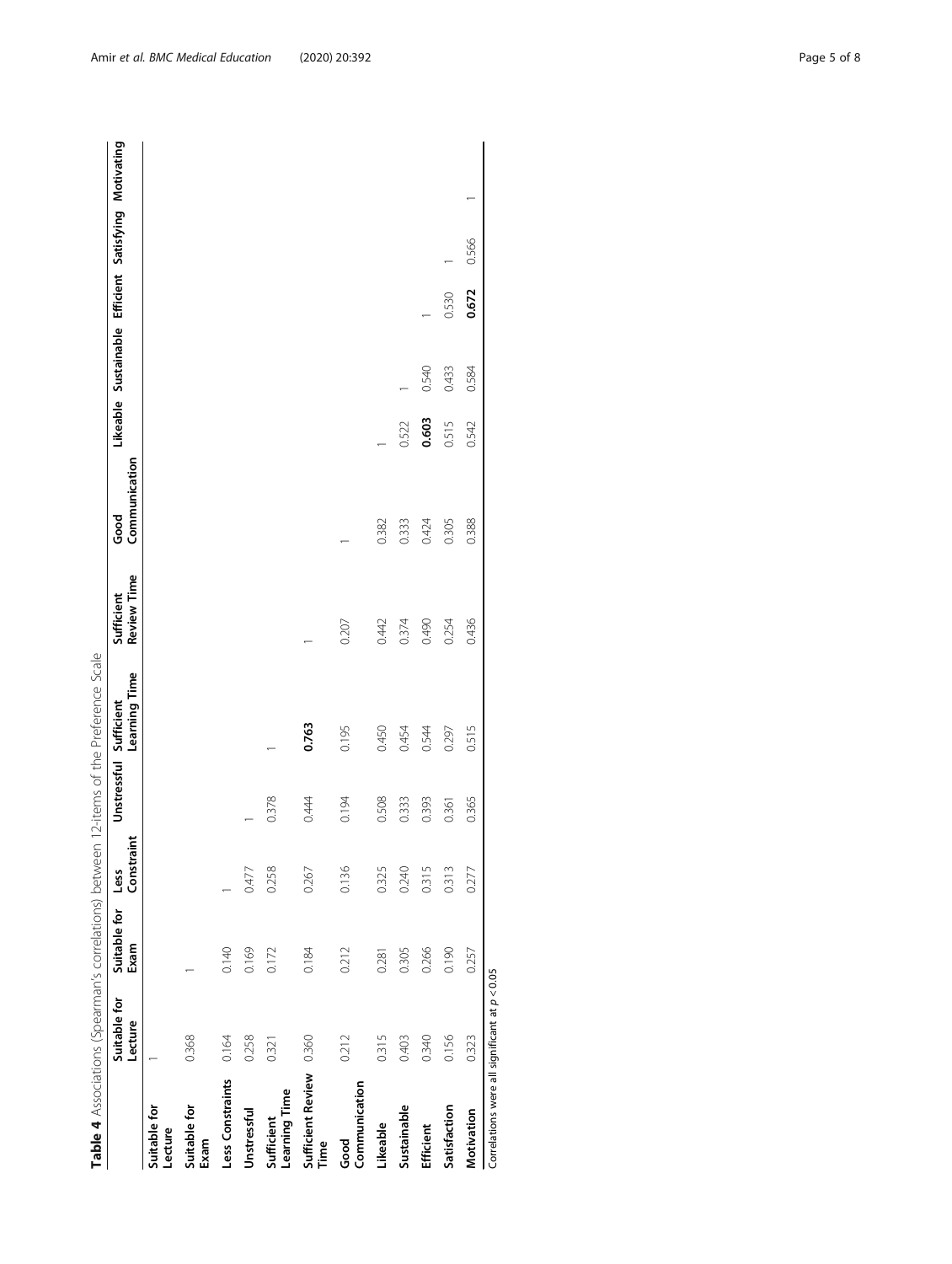carried out synchronously through the online communication platforms is a new learning method that has not been previously implemented in our dental school. This study was the first to compare the student perceptions on both types of learning methods related to the preference, effectiveness and learning satisfaction reported during the COVID-19 pandemic condition.

The survey demonstrated 44.2% students preferred distance learning over classroom learning. This result was lower than other studies comparing online and traditional learning methods which reported higher preference toward e-learning compared to traditional classroom methods [\[5](#page-7-0), [13,](#page-7-0) [14\]](#page-7-0). Student's attitude and acceptance toward e-learning has been shown to be more positive and favorable. However, in these studies the virtual learning modules were integrated with classroom learning, while in the present study, the distance learning was delivered in full online. It was previously reported that full online learning offers a sense of unreality and it largely depends on the students commitment to the courses [[15\]](#page-7-0). Bridges and colleagues suggested the integration of learning technologies with faceto-face teaching to support access to digital resources and to enhance the visualization [[16](#page-7-0)]. Blended PBL structured similarly as traditional PBL while offering the ability to use online communication tools and online environment to share materials. These differences in the learning methods and the new learning strategy experienced by our dental students might explain the lower percentage of students preferred full distance learning observed in this study.

In this study, the preference on learning methods was influenced by the year of study. Among students who preferred distance learning, the percentage of freshman students was significantly higher than the seniors. Similarly, studies conducted by Sritongthaworn et al. (2006) and Teo at al (2011) reported that younger students tend to adapt to e-learning [[17](#page-7-0), [18\]](#page-7-0). One of the factors that contribute to this finding might be related to the curriculum implemented at the time of this study. Senior dental students learned more clinical dental science courses which involve both theory and procedural knowledge and skills. Essentially such courses require laboratory skill sessions to enhance the understanding of the learned subjects. As the execution of dental laboratory works and practical was postponed due to the university closure, this resulted in the lack of motoric skills experiences, less chance of direct consultation with the instructors and less practical assignments that were normally served as the reinforcement to the theory class. While the curriculum of first-year dental students studied more basic dental science courses which are mostly conceptual theories so that the content knowledge acquisition could still be re-enforced by laboratory activities based on online tutorial and exercises in form of video or photographs. It is well comprehended that dental education can not be carried on the same way as medical education. The reason of this difference is that the dental students requires adequate physical setting and psychomotor skills, even since in the academic years, and that could not be replaced by distance learning strategy as being conducted during the pandemic [\[2](#page-7-0)].

Beside the necessary preparedness of students in distance learning methods, other factors such as personality types may influence student preference for e-learning than classroom learning [\[19](#page-7-0)–[21\]](#page-7-0). As the personality regulates how individuals perceive, make judgements and react in certain situations. The acceptance of students for e-learning is commonly associated with self regulation character. Self regulatory behavior includes the ability to set goals, effective time management, problem solving capacity, and awareness of time to seek advice from instructors  $[20-22]$  $[20-22]$  $[20-22]$ . On top of self regulatory behavior, constraint of self efficacy, e-learning motivation, and high task value are other factors which strengthen the blended/online learning preference  $[21, 22]$  $[21, 22]$  $[21, 22]$  $[21, 22]$  $[21, 22]$ . It is interesting to note that despite the lower percentage of distance learning preference observed in this study, students agreed that distance learning could motivate them to prepare the learning materials before group discussion.

Logistic regression analysis confirmed efficiency has the highest odds ratio in relation to preference towards distance learning. Moreover, students recognized there was more time to study and to review study material in distance learning. Such results are in line with previous studies which has been demonstrated that distance learning offers higher flexibility of place of study process, saving time and cost since commuting from and to campus is no longer needed [[23](#page-7-0)]. Well designed distance learning gives more time for students to access more topics and unlimited information. Such advantage suits the learning process of medical and dental students in recent decades since they have to digest increased loads of new and kept updated topics [\[5\]](#page-7-0).

Apart from its obvious advantages, distance learning also brings some disadvantages. Increased chances of distraction, complicated technology, limited social interaction, and increased difficulty to stay in contact with instructors are several conditions that might interfere with the success of distance learning [[24\]](#page-7-0). The present study showed more students felt lower learning satisfaction and more difficult communication either with instructors or with peer students in doing distance learning. Internal factors challenges of student readiness to distance learning, time management and difficulty to stay focused for long online learning duration were reported. Besides the students internal factor as mentioned above, other categories of distance learning barriers were also present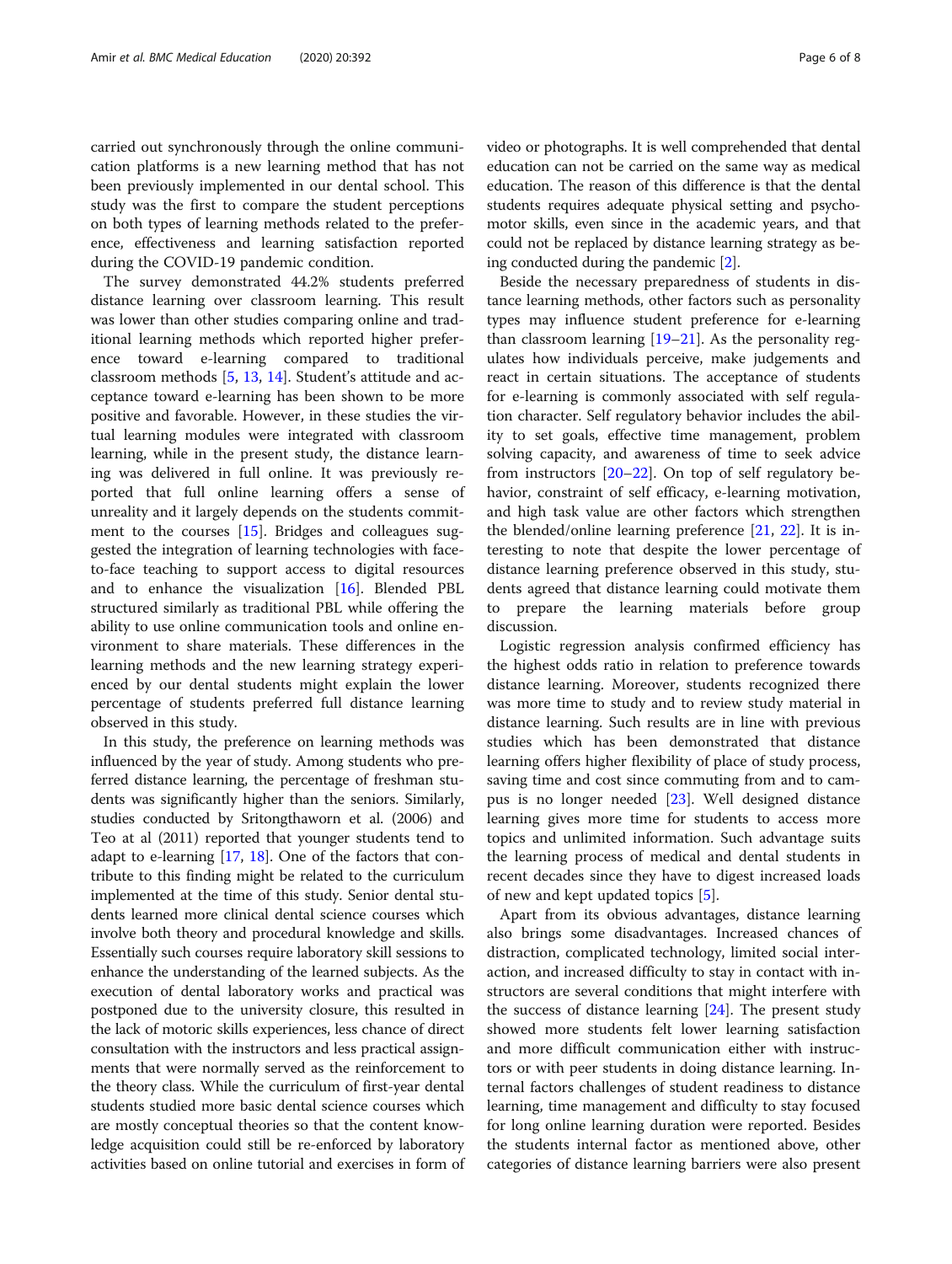in the time and environment when this study was conducted. The performance of instructors in charge in the distance learning process of this study were varied in their interactive pedagogy ability, uplifting spirit, and confidence toward utilization of innovative learning. Self efficacy character is importantly demanded not only from students but also from instructors. The quality of teaching is very important in stimulating students' satisfaction. Special attention to communicate with students is essential since lack of personal contact may affect the development of trust [\[22,](#page-7-0) [23\]](#page-7-0). Peer to peer communication and interaction in a group discussion are not often feasible in the virtual learning method. The barriers associated with infra-structure were obviously also encountered by the students complaining about unstable internet connection and extra financial burden for internet quota. Moreover, stress experienced by one-third of the participants of the study might have an impact on student perspective toward learning method. Recent study also reported students concerned on the issues of economic slowdown, potential academic delay and changes in daily life and these were associated with the level of anxiety of the college student in China during this pandemic time [[24](#page-7-0)].

The present study demonstrated important findings that are essential for the improvement and development of learning strategies in the future. However, this study had some limitations. First, the generalizability of the study was limited by the use of data from a single university. Second, although students were encouraged to take part in this study, their participation was voluntary. The response rate of 84.3% was below the 90% response rate that was initially targeted. The number of nonrespondents may therefore have undermined the power of the study and the potential response bias can not be completely ruled out [\[25\]](#page-7-0). The results of the study must therefore be interpreted with caution. Third, the study focused on the preclinical students as its respondents, while the more challenging adaptation in learning strategy in dentistry during the pandemic is critically faced by the clinical students in the profession program. Forth, the questionnaire used in this study only measured student perception. It was unclear how student academic performance was affected by distance learning strategy, whether there were any difficulties encountered by students in understanding course learning outcomes, particularly for senior-year students who received clinical dental science courses and have lower preference toward distance learning. Previously, it was reported a weak correlation between the student perception of learning with the actual gain of knowledge [\[26](#page-7-0)]. Student perception may not reflect student understanding of course learning outcomes. Therefore, assessing the impact of distance learning on student academic performance is as crucial

for the evaluation of curriculum transformation. This should be further investigated. Despite these limitations, the results of this study offer valuable information on the current perspectives of dental students with regard to full distance learning methods implemented during the COVID-19 pandemic. As student acceptance of learning method play an important role in creating an effective learning environment [[27,](#page-7-0) [28\]](#page-7-0). Due to the uncertainty in this COVID-19 pandemic time, whereby the situation is still changes, it is essential to design the learning method that is most suited to current situation and to have appropriate plan once it is permissible for classroom teaching to resume its activities, taken into consideration all the necessary protocols for safety and health protection [\[29\]](#page-7-0).

## Conclusion

The study presented evidence that despite some challenges, undergraduate dental students could adapt to the new learning methods of distance learning and agreed on better efficiency experienced in distance learning than in classroom learning. This sudden closure of the university globally due to COVID-19 pandemic, albeit undesirable, presents an enormous opportunity for cultural transformation in the education system. As more "tech-savvy" generations enroll in higher education, dental educators need to incorporate blended learning in the curriculum, to design the best features of classroom and distance learning to improve the overall learning environment.

#### Supplementary information

Supplementary information accompanies this paper at [https://doi.org/10.](https://doi.org/10.1186/s12909-020-02312-0) [1186/s12909-020-02312-0](https://doi.org/10.1186/s12909-020-02312-0).

Additional file 1.

#### Abbreviations

CITC: Corrected Item Total Corrections; CL: Classroom Learning; DL: Distance Learning; EMAS: E-learning management system; PBL: Problem-based Learning; QBL: Question-Based Learning; SCAL: Student Centered Active Learning

#### Acknowledgments

The authors thank the Dean Faculty of Dentistry Universitas Indonesia (Prof. Lindawati Kusdhany) for supporting study and Vice Dean of education and research Faculty of Dentistry Universitas Indonesia (Prof. Ellyza Herda) for her invaluable comments for this study.

#### Authors' contributions

LA: contributed to the study concept, study design, data analysis, data interpretation and writing the manuscript. IT: contributed to the study concept, study design, data analysis, writing the manuscript. DAM: contributed to design of study, data analysis, writing the manuscript. YW: contributed to design of study, data analysis, writing the manuscript. VJ: contributed to design of study, data analysis, writing the manuscript. BS: contributed to design of study, data analysis, writing the manuscript. RP: contributed to the study concept, study design, data analysis, data interpretation and writing the manuscript. All authors read and approved the final manuscript.